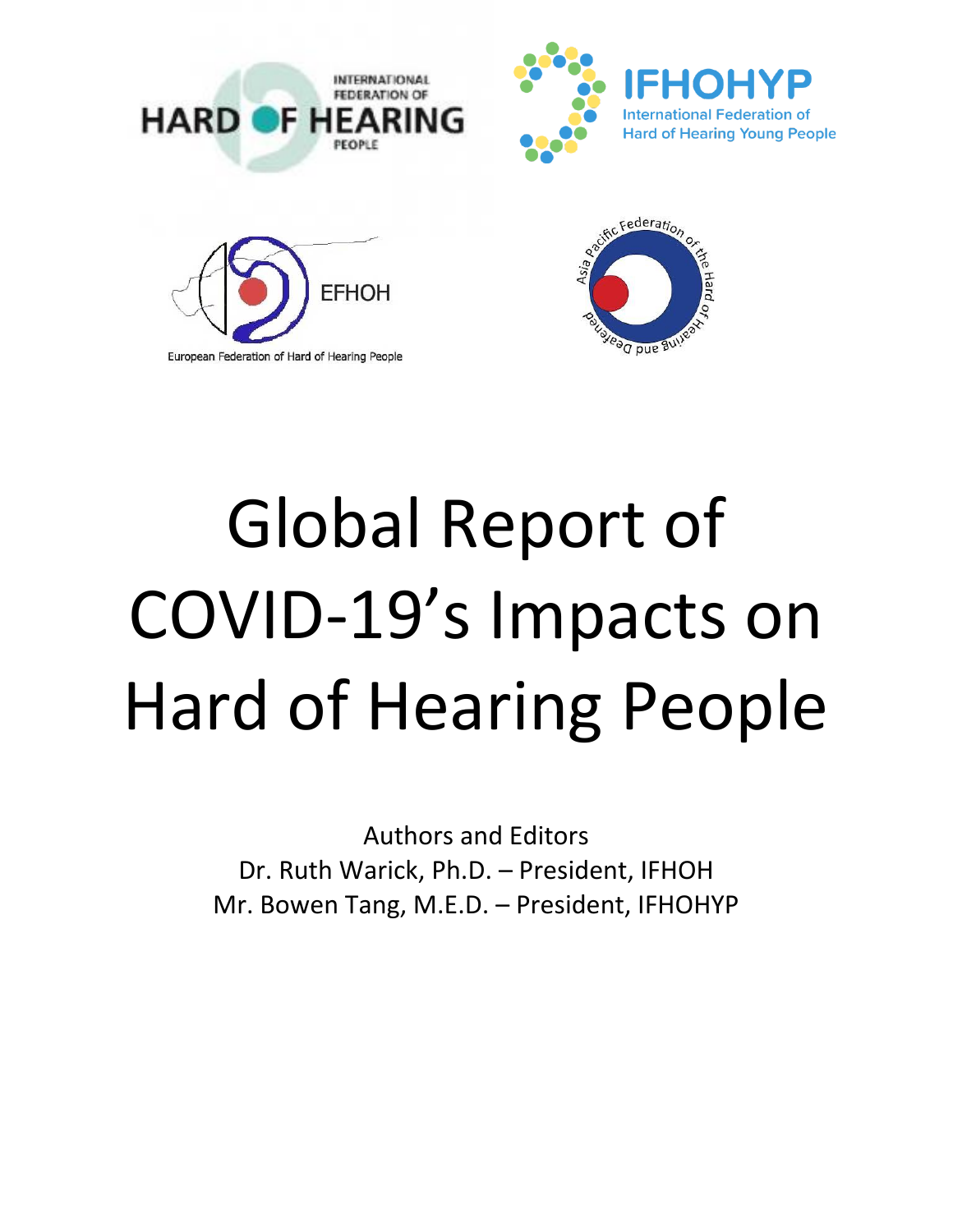## **Background**

The International Federation of Hard of Hearing People (IFHOH), with its European and Asia-Pacific regional networks (EFHOH and APFHD), and the International Federation of Hard of Hearing Young People (IFHOHYP) joined together to measure the pulse of hard of hearing persons to the unprecedented COVID-19 challenge. During the months preceding the survey informal feedback was received that the pandemic was taking its toll on communications and well-being, leading to the conclusion that a survey should be conducted to collect views from interested hard of hearing persons.

As a result, a survey was designed and conducted through SurveyMonkey during the later part of June and early part of July 2020. The survey was distributed to those on the mailing lists of IFHOH, IFHOHYP, APFHD and EFHOH and others were also invited to respond through social media and by invitation.

This report is a summary of the results in the five key areas of the survey: public accessibility, face masks and social distancing challenges, online communication, health care, and socioeconomic impact, along with a demographic profile.

### **Demographic Profile**

The survey was responded to by 166 persons, 2/3 of whom identified themselves as being hard of hearing, 15% deafened and 12% Deaf with less than 4% hearing. Of the respondents, 74% wear hearing aids and 24% have cochlear implants; 35% use an assistive listening device, 24% use captioning and 19% are sign language users.

In terms of age, 30% are adults 35 years and under and 55% are between 36 and 65 years with 14% being over 66 years.

Geographical profile shows the following numerical distribution by continent:

| Africa        |    |
|---------------|----|
| Asia          | 39 |
| Europe        | 56 |
| Latin America | 1  |
| North America | 58 |
| Pacific       | 5  |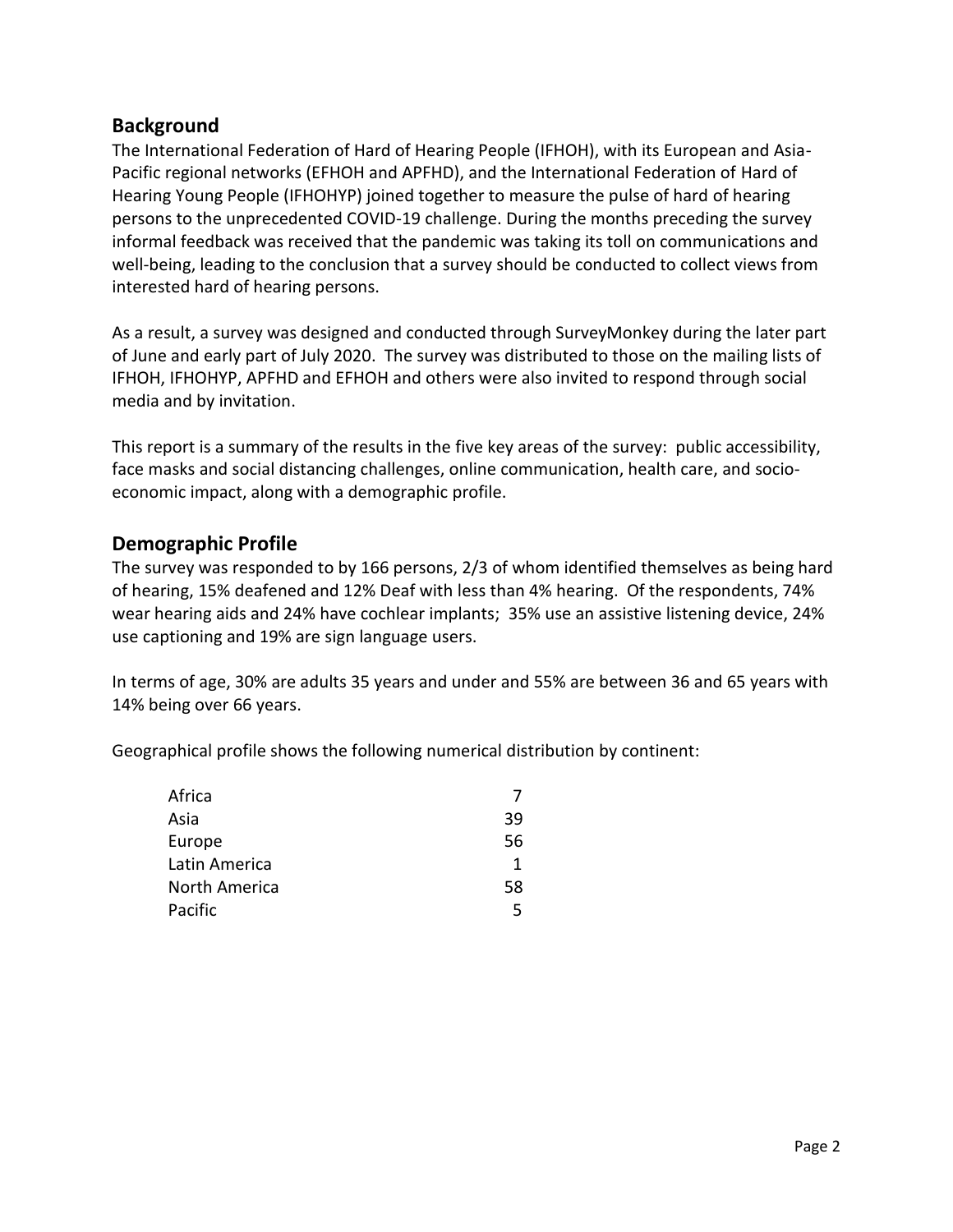## **Public Accessibility**

One of the questions asked whether the respondent's country provides accessibility to public health information on TV or online media. Over three quarters or 76.7% of respondents indicated that they received sign language interpretation (SLI), compared to the 56% and 53% respectively of respondents reporting the use of captioning for live or recorded media (*Figure 1*).

*Figure 1*: Does your country provide the following accessibility to public COVID-19 information on TV or online media?



Sign language interpretation

The foregoing clearly shows that SLI is more prominently provided than other forms of access, which may not meet the needs of hard of hearing people who rely on oral communication. Regarding the provision of captioning, several respondents noted that the captioning feature for online media (e.g., news website, Facebook, Instagram Live, YouTube) is not made easily accessible, thus requiring some searching on the users' part. Comments from respondents included:

- "*Sometimes need to go to multiple* [online media] *outlets to find one with captions*"
- "*Available only to certain programmes and only by a public broadcaster*"

While there are various communication options available, such as text via SMS (Short Message Service), WhatsApp, email, video applications, and text/video relay services, the majority of the respondents reported that phone calls are still the norm to access public services. This poses a significant barrier for deaf and hard of hearing persons, particularly when it involves timesensitive matters, because of challenges hearing over the phone.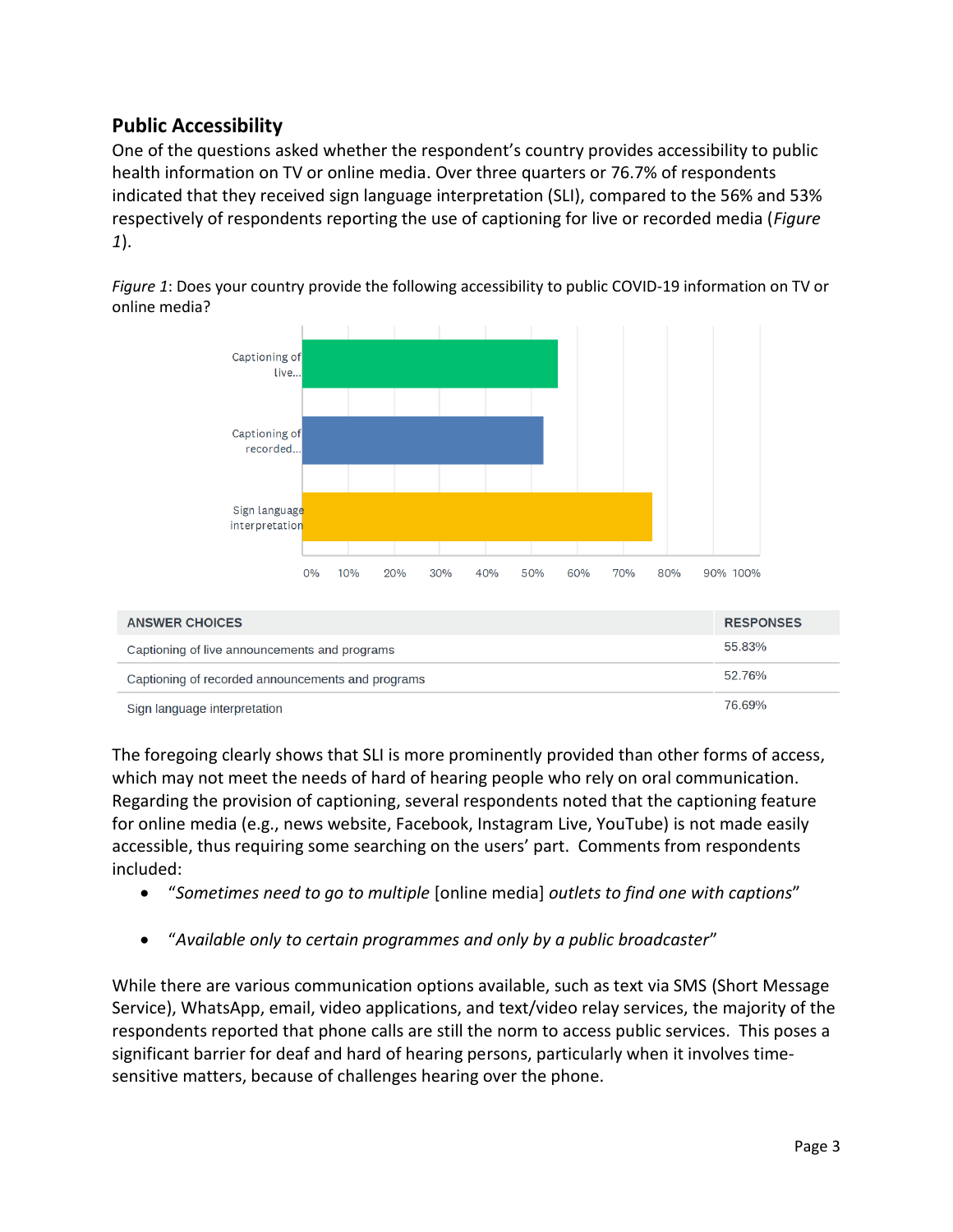# **Face Masks and Social Distancing Challenges**

In adherence to public health guidelines, there is an increasing trend of people wearing face masks as a form of protection. Over three-quarters of respondents reported that communicating with a person who wears a mask at least one time a week. While face masks keep some of the virus particles out, they also keep the sound in, thus reducing speech clarity. An overwhelming 91.5% of respondents stated they experienced some extent of difficulty in understanding someone who wears a face mask (*Figure 2*).

*Figure 2*: On average, how would you rate your understanding of the person wearing a mask, thereby obscuring the face, and blocking sound?



In normal circumstances when hard of hearing persons request repetition, they are often able to obtain the information; however, during COVID-19 the survey data (*Figure 3*) shows that despite the speaker repeating the statement, 67.9% of respondents still have difficulty understanding the speaker. As well, 47.5% of the respondents encountered more impatience than usual from other persons. Some respondents commented that they do not realize they are being spoken to. Comments from respondents were as follows:

- "*Disbelief that I cannot them leads to anger that I am trying to trick them into removing their mask*"
- *"I am having a very hard time understanding people wearing face masks and behind plexiglass. It's becoming frustrating to me."*
- *"Left a conversation in tears.*"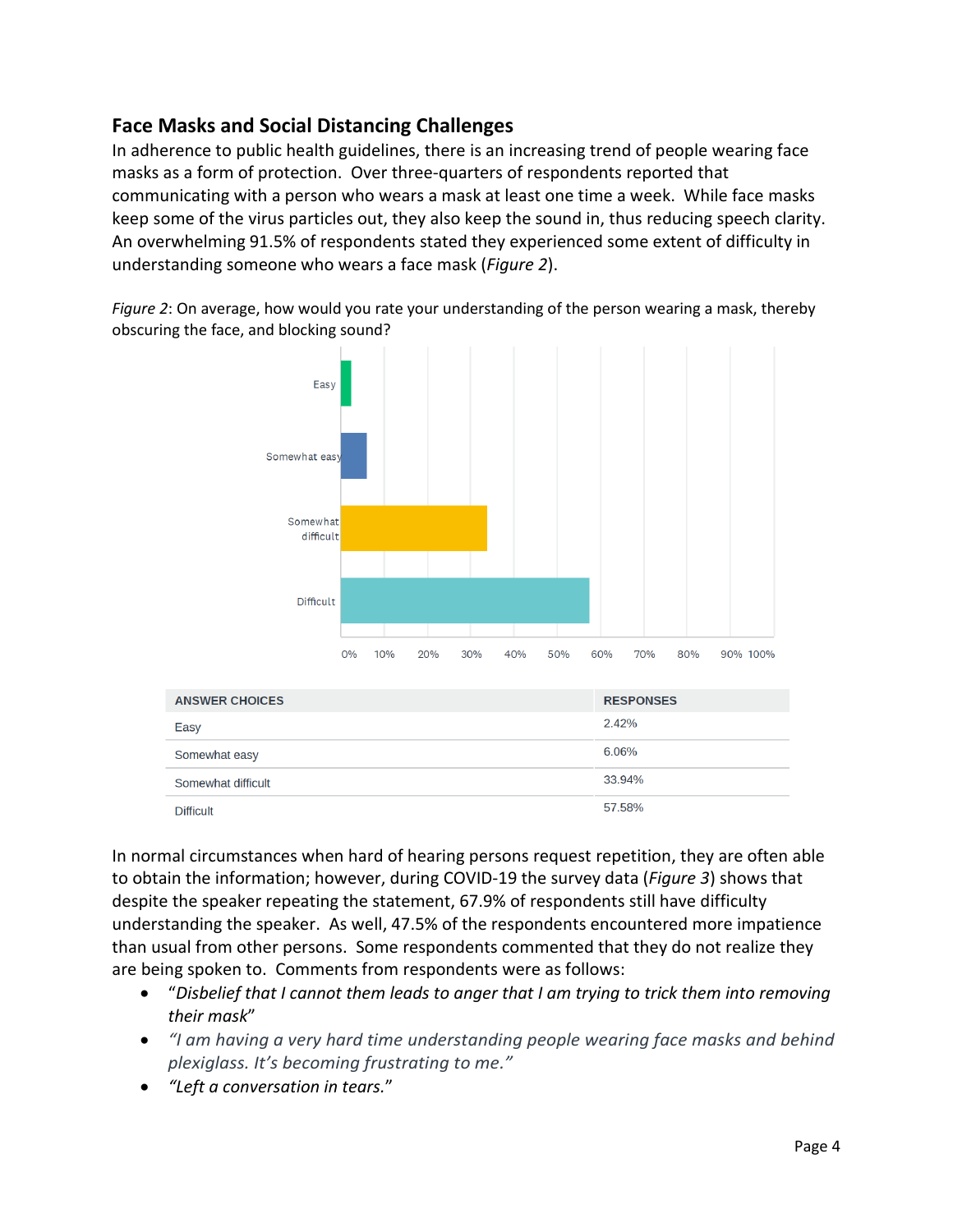

#### *Figure 3:* What issues do you experience in communicating with people through face masks?

One strategy deaf and hard of hearing people when dealing with difficulties in communication with others using face-covering masks is to request temporary removal of the mask so that they can utilize speechreading cues to aid understanding. Naturally, there are valid safety concerns on the provider's part. The survey results show that 53.4% of respondents are able to be accommodated by the health care provider in removing the face mask, but the other 46.6% were not accommodated.

Social distancing requirements also poses a challenge. The majority of the respondents stated that 2 metre is the standard for distancing in their countries. *Figure 4* shows 69.7% of respondents reported being affected in their communication with others due to distancing.



*Figure 4:* Has physical/social distancing requirements affected your communicating with others?

| <b>ANSWER CHOICES</b> | <b>RESPONSES</b> |
|-----------------------|------------------|
| <b>Never</b>          | 5.45%            |
| Seldom                | 23.64%           |
| Often                 | 40.00%           |
| Always                | 29.70%           |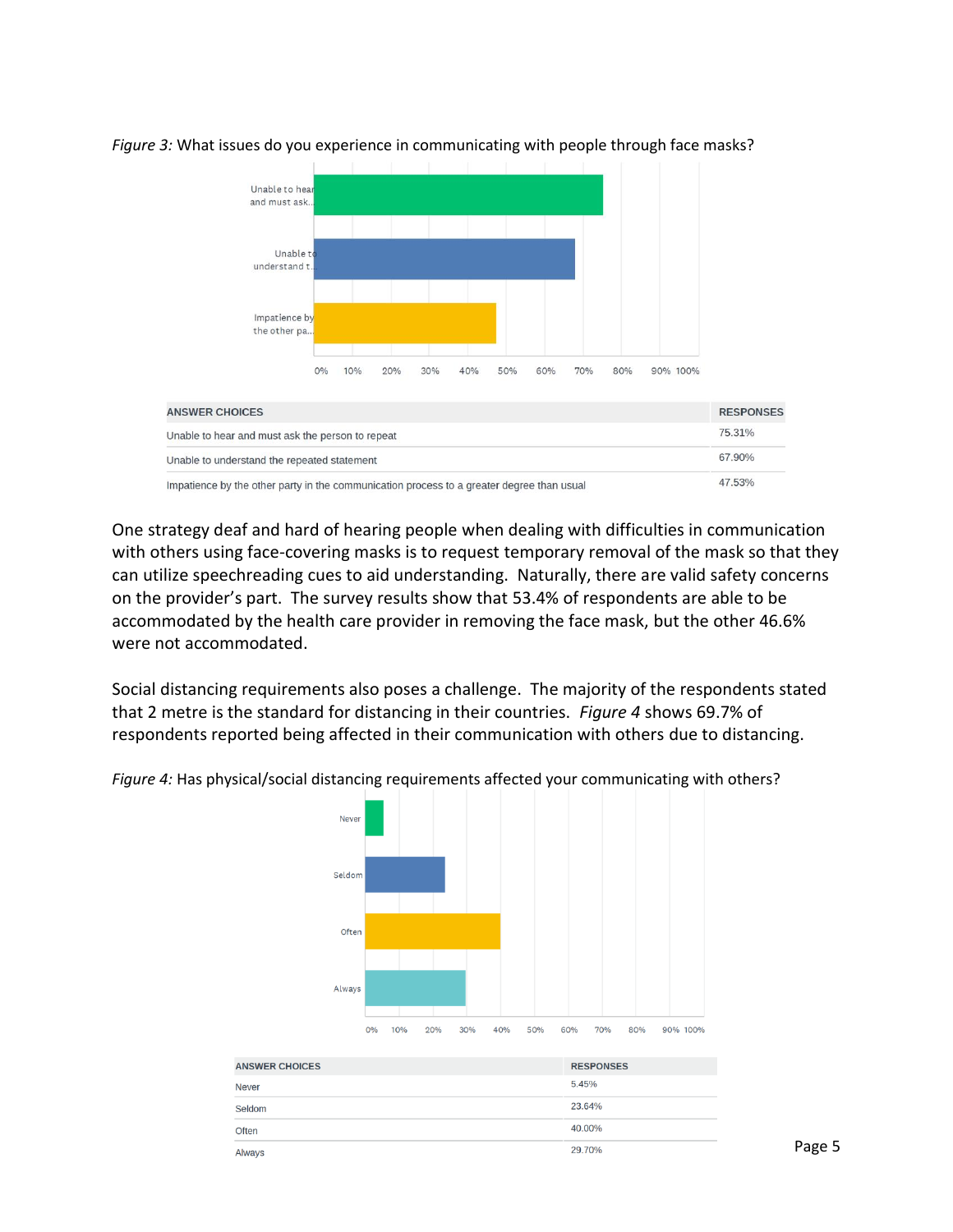The survey endeavored to find out the extent to which respondents encounter others using clear, transparent face masks, which has been identified as one solution to overcome communication barriers from face-covering masks. Almost 80% of respondents had not encountered the use of transparent masks. This shows there is a significant lack of awareness about the existence of these masks or a lack of easy availability of them.

Another option explored in the survey was the use of face shields in combination with face masks to provide some form of protection for the speaker when they take off the mask to enable speechreading. Of respondents, 72.2% stated that they are able to easily understand someone wearing only a face shield (*Figure 5*). This compares with only 8.5% of respondents being able to understand someone with a face covering mask.



*Figure 5:* On average, how would you rate your understanding of the person wearing a face shield?

| <b>ANSWER CHOICES</b> | <b>RESPONSES</b> |
|-----------------------|------------------|
| Easy                  | 27.04%           |
| Somewhat easy         | 45.28%           |
| Somewhat difficult    | 14.47%           |
| <b>Difficult</b>      | 13.21%           |

# **Online Communication**

Since the implementation of lockdown restrictions at the beginning of COVID-19 pandemic, online communication has become a main part of people's lives as they continue their learning and work in this new normal. Seventy percent of respondents engage in online meetings at least once a week. Due to the inadequate audio quality of online meetings (due to various factors), 62.6% of respondents reported some difficulty in understanding online speakers as shown in *Figure 6*.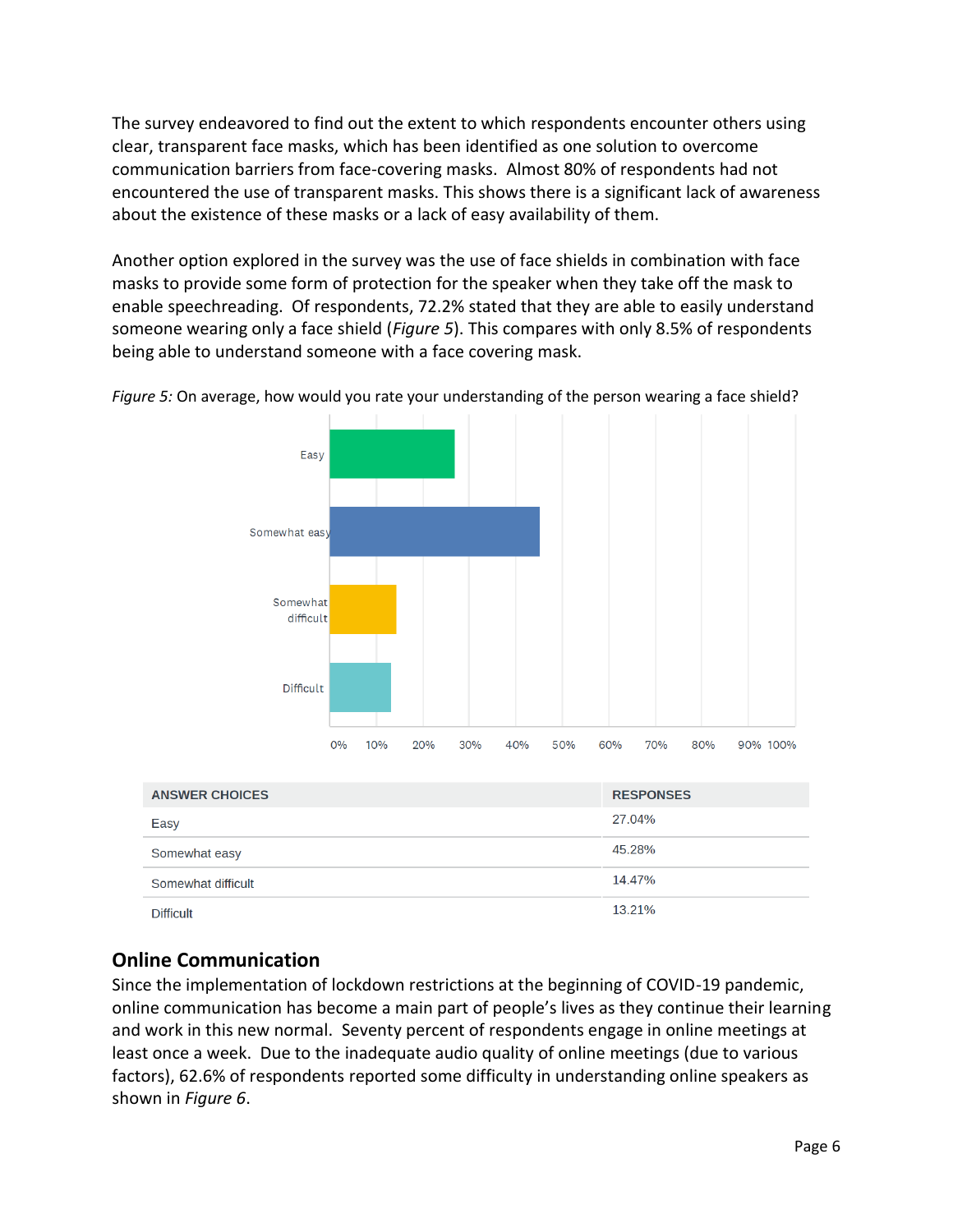

#### *Figure 6:* On average, how would you rate your understanding of the online speaker(s)?

The survey identified many different platforms used to conduct online communication (*Figure 7*). Zoom is the one most commonly used, followed by Facebook messenger and Skype. Some of these platforms include subtitling features, either automatically generated or through a third-party provider (*Figure 8*).

| Face Time                 | 30.86% |
|---------------------------|--------|
| <b>Facebook Messenger</b> | 40.74% |
| Google Meet or Hangout    | 27.78% |
| <b>Microsoft Teams</b>    | 21.60% |
| Zoom                      | 71.60% |
| <b>Skype</b>              | 37.04% |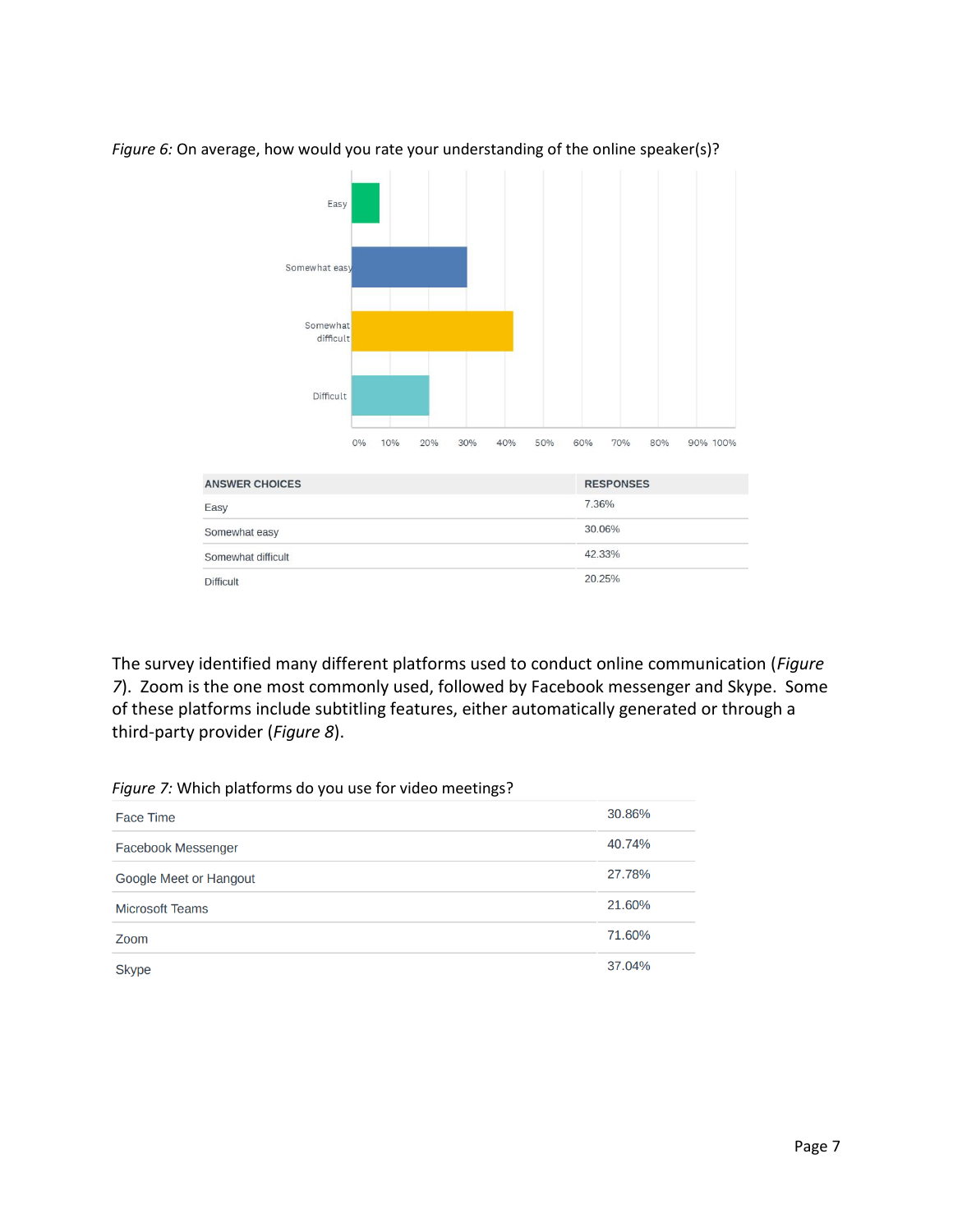| <b>Google Meet</b>     | 18.62% |
|------------------------|--------|
| <b>Microsoft Teams</b> | 12.41% |
| Zoom                   | 32.41% |
| <b>Skype</b>           | 17.24% |
| Other (please specify) | 18.62% |

### *Figure 8:* Do you use the captioning/subtitling feature of the platforms listed below?

Despite the increasing development of subtitling apps, the majority of respondents reported not knowing about them. This gap is reflected in the following respondent's comment of having "limited experience/knowledge around subtitling apps." Several respondents called for education and training on using these apps for day-to-day communication.

Like any technology, there are bound to be technical problems. Feedback from respondents include a recurrent observation that automatic captioning is often not accurate, particularly when the speaker is not positioned to the microphone properly or there is surrounding background noise at the speaker's end. For important meetings and workshops, respondents emphasized the preference of a "live captioner [to ensure] quality".

Respondents noted that there are instances where the design of the subtitles (e.g., font, size) make it challenging for users to follow ("words are removed too quickly from the screen", "letters are too small") Subtitling apps are also limited by the need to have access to reliable Internet connection. In some cases, respondents do not have access to smartphones in which the apps are utilized.

# **Health Care**

Two-thirds of respondents indicated that access to hearing aid care or cochlear implant care was impacted by COVID-19. The responses are shown in *Figure 9*. Appointments were cancelled or postponed for several weeks or months. Some hearing aid users were unable to get batteries, ear moulds or wax removed from their ears and some were unable to get a broken hearing aid repaired. Cochlear implant users spoke about a delay in their surgery or a delay in after-care in the hook-up and rehabilitation process once they had the CI surgery.

Selected comments were:

- "*My hearing aids have not been working well at all and the office at the hospital was closed to the public until further notice*"
- "*I require new hearing aids and assistance and was just getting started when the pandemic hit and have not been followed up with since*"
- "*My CI mapping appointment was cancelled and postponed 4 months*"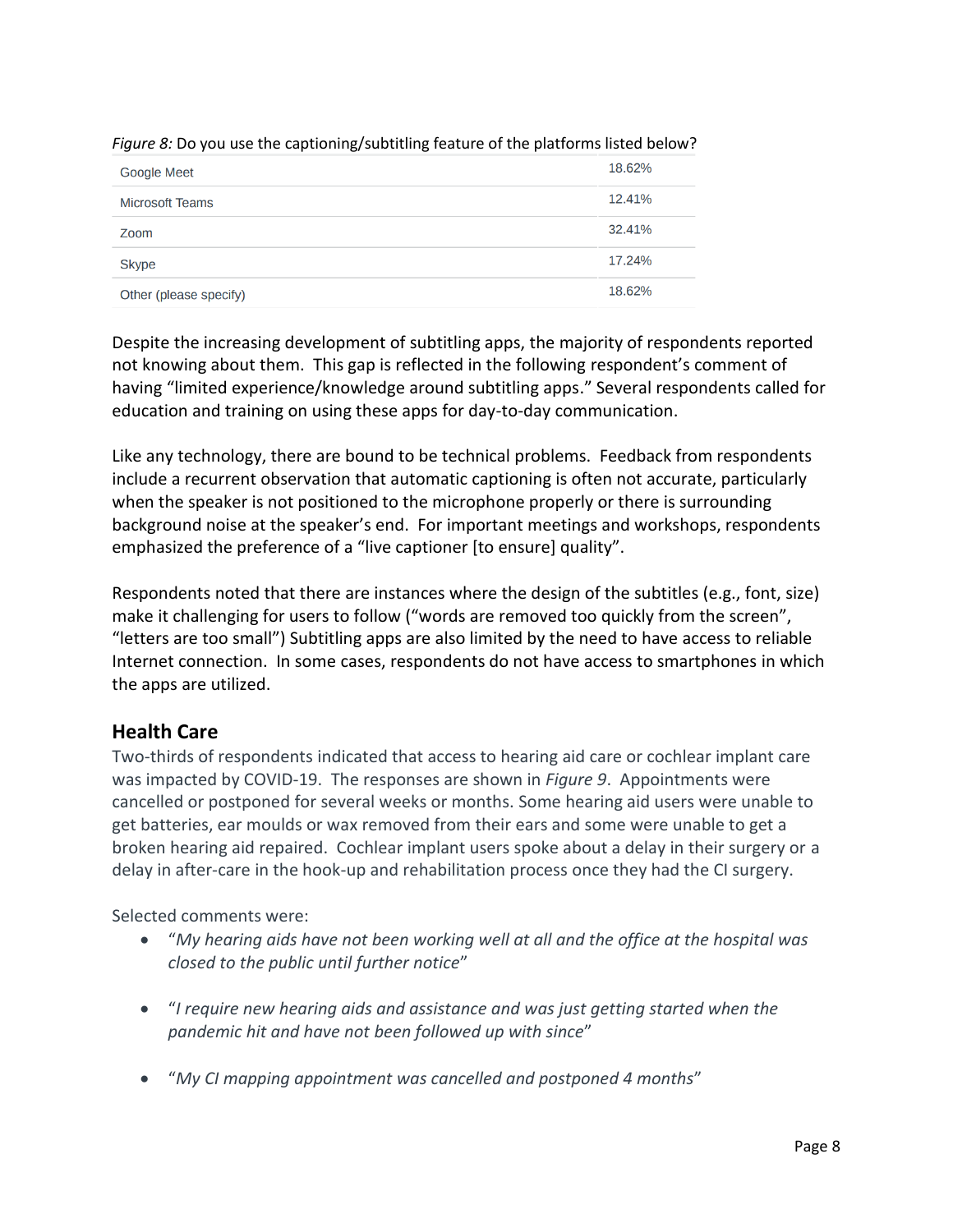

*Figure 9:* Has your access to hearing aid or cochlear implant care been affected by the pandemic?

Two- thirds of respondents reported access to general health care was impacted by the pandemic. This question was related to health care in general and not specific to access to hearing care. However, several noted challenges in access due to lack of hearing access; the absence of in-person meetings created challenges.

The telephone was the most common method used in place of in-person meetings but posed challenges in hearing the health provider according to respondents. Only a few persons reported use of alternative methods such as captioned video platforms for meetings. Selected comments were:

- "*Both my respiratory specialist and my GP are refusing to see me in person and insist on doing everything by phone…which is the worst way for discussing anything of importance for someone with my hearing level. Health regulations do not let them use texting or email.*"
- "*Dr.'s appointment is via phone – not the same as in person. Telephone conversation is difficult to understand. Words are blotted out or misinterpreted.*"

Not all of the restrictions regarding meeting in-person meetings were due to health providers changing practises during the pandemic. Some persons reported concerns about restrictions for travel and fear of going out due to the pandemic.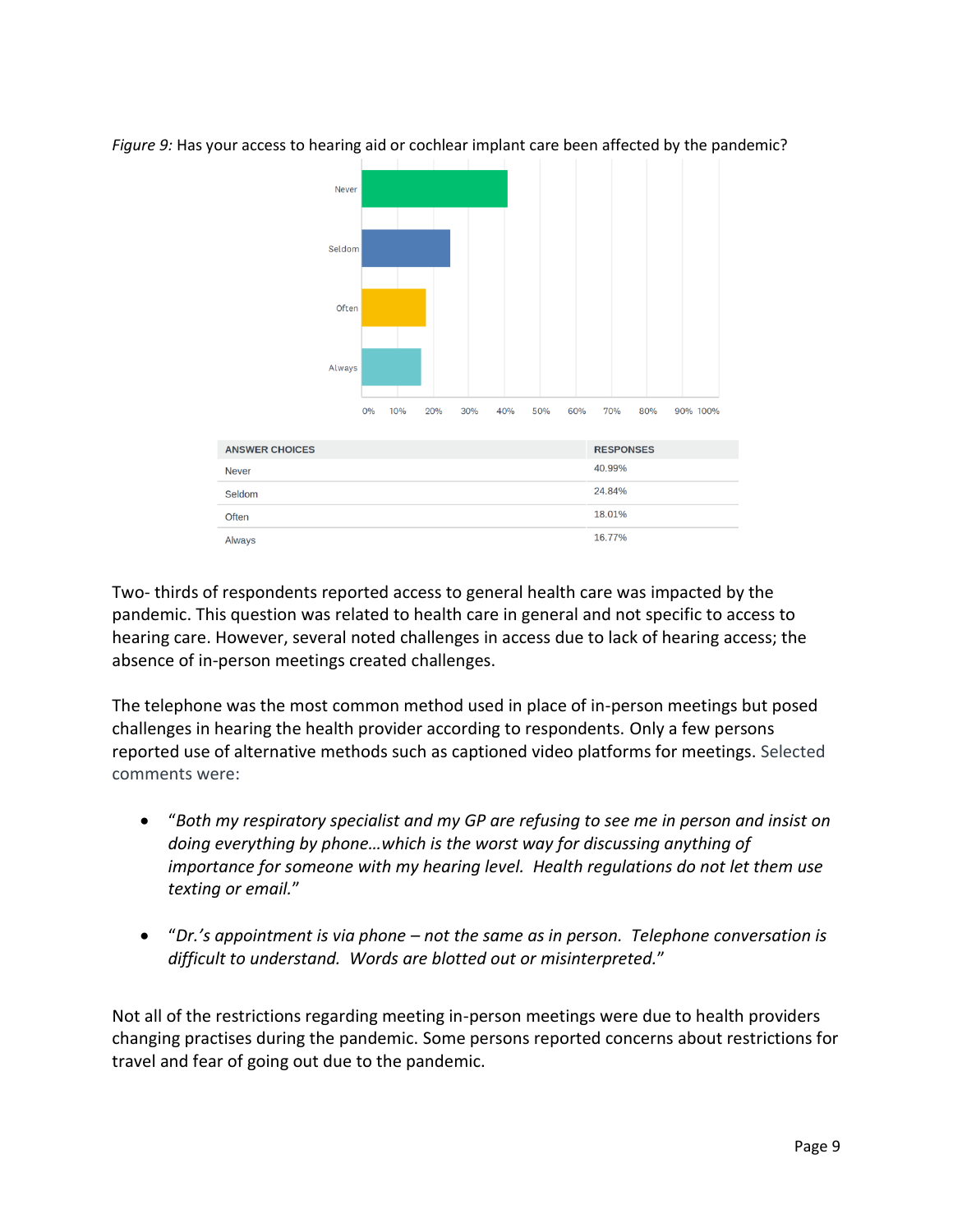Some respondents reported that their health provider made efforts to be available and adjusted their communications as a result of self-advocacy:

• "*I always let the staff or anyone dealing with me know I have a hearing loss. I was really overjoyed at how my hearing loss was handled at an emergency visit to the hospital. After the long wait the staff member came up to me personally and told me when it was my turn. The attending student doctor asked if I could hear her through the mask and because her voice was very clear I told her all was fine. When the doctor came in the first thing she did for me was take down the mask to make sure that I understood what was going on.*"

### **Socio-economic Impact**

Forty percent of respondents expressed concerns about their income levels as a result of the pandemic. One-quarter or 25% of persons reported either a loss of their job or reduced hours of work. In the comments, some reported other family members lost their job, which was not a category in the survey so the number affected economically could be higher than figures suggest. One group reported stability in their income, namely, those on pensions. However, they expressed concerns about reduced income from investments. They were part of the 15% who expressed such a concern.

Some respondents reported that a delay in hearing access due to the pandemic, such as getting cochlear implants, impacted on their ability to return to the work force.

There was some suggestion in some countries that hard of hearing persons were less recognized for social assistance and support than other groups in society. One respondent stated that they experienced zero social care from their government:

• "*Hard of hearing people never got any government supplies of food distributed to all people and this affected us very much. Medical supplies are limited compared to time before the pandemic.*"

Another question enquired about whether respondents experience communication problems in the workplace because of the use of face masks (*Figure 10*). When responses were adjusted to eliminate non-responses, 43% of respondents indicate that they always or often have problems on the job because co-workers wear face masks. The problem also relates to understanding customers who wear face masks, making it difficult to understand them.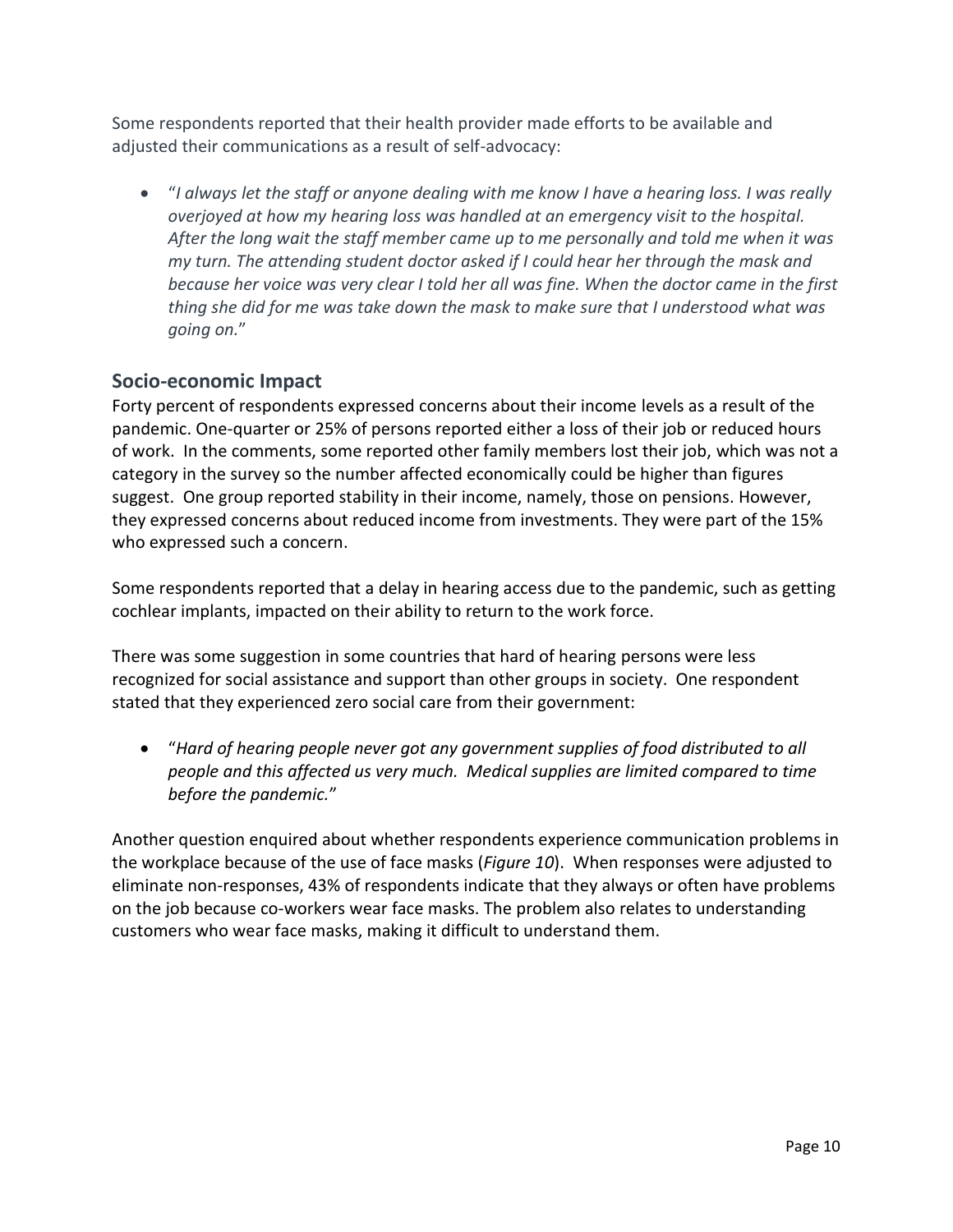*Figure 10:* Do you have communication problems in your job because you and co-worker wear face masks?



One person noted:

• "*My doctor has put me out on stress leave due to my job being stressful already with using walkie talkies, now to add on to that stress customers wearing masks and getting upset with me due to not hearing them, and the plex glass has now muffled out sound. I will probably not be going back to my job.*"

Others reported that they attempted to resolve communication problems on the job due to face covering masks by asking colleagues to write on paper or take off face mask when they communicate at work.

Respondents also cited that the pandemic has taken a personal toil, resulting in loneliness and isolation; some cited being depressed. The stress of economic instability was also noted to be impacting on well-being These responses were in an open-ended question.

- "*Too much text-based communication - no personal interaction means everything is 24/7 in a second, written language. Losing body language and facial expressions have meant that messages and misinterpreted and misunderstood.*"
- "*Social isolation has been hard because I am in a one-person household.*"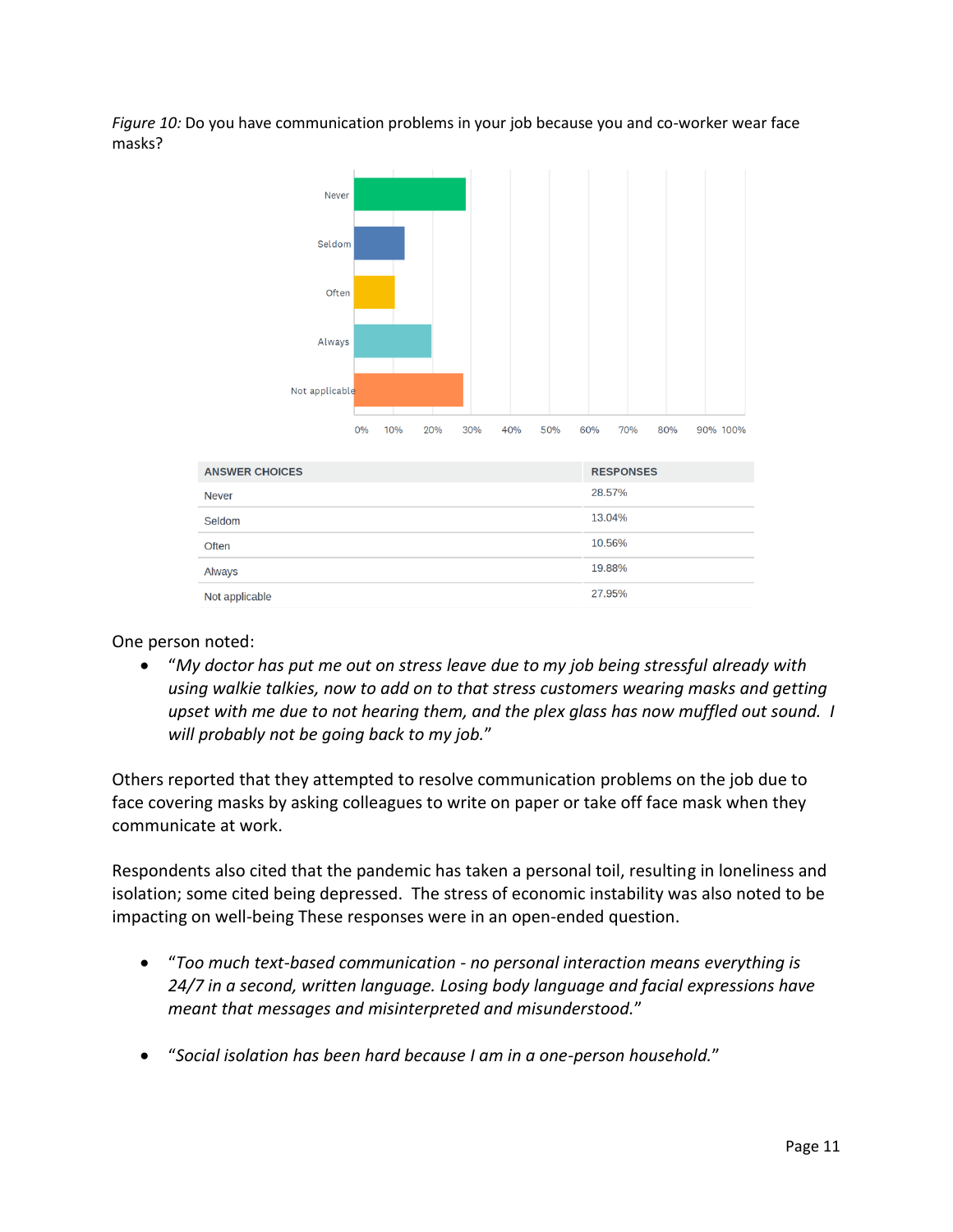### **Conclusion and Recommendations**

This survey has shown that use of face masks in medical settings, the workplace and other venues are creating communication difficulties for hard of hearing persons. There appears to be a significant lack of awareness about the existence of clear face masks or the option to use face shields in conjunction with masks. If health care workers and the general public are being urged to wear face masks, from an accessibility point of view, the use of clear masks is encouraged so that hard of hearing persons are able to read the other persons' lips and understand them.

The survey also raises the reality that captioning features are not as visible as sign language interpretation in terms of accommodations provided. Efforts must be made to promote the use of captioning, either through a live captioner or automatic subtitling apps to access information.

Hard of hearing persons face socio-economic challenges with many having lost their jobs and struggling financially. Other respondents reported experiencing loneliness and isolation.

Ten recommendations are framed as stated below:

- 1. Government, medical public services and employers should consider the use of clear, transparent face masks that meet the standards for full inclusion of all clients.
- 2. The combined use of clear face shields to complement wearing of face masks where clear masks are not available or possible should be considered.
- 3. Medical professionals should be informed about alternate communication options (e.g., visual or written) for interacting with hard of hearing persons rather than reliance on the telephone; where there are regulatory barriers, these should be changed.
- 4. Open/closed captioning should be made readily available on all media platforms that broadcast public information (e.g., news website, Facebook, YouTube).
- 5. All video communication platforms should have automatic captioning features available.
- 6. More education should be provided to hard of hearing persons about automatic captioning apps.
- 7. All participants at the online meeting/workshop should follow communication etiquettes including but not limited to:
	- a) Speaking slowly and clearly.
	- b) Mute the microphone when not speaking.
	- c) Ensure the background is well lit to enable speechreading.
	- d) Relocate to an alternate room if the environment becomes loud.
	- e) Ensure that the distance from the mouth to the microphone is 7-8 inches.